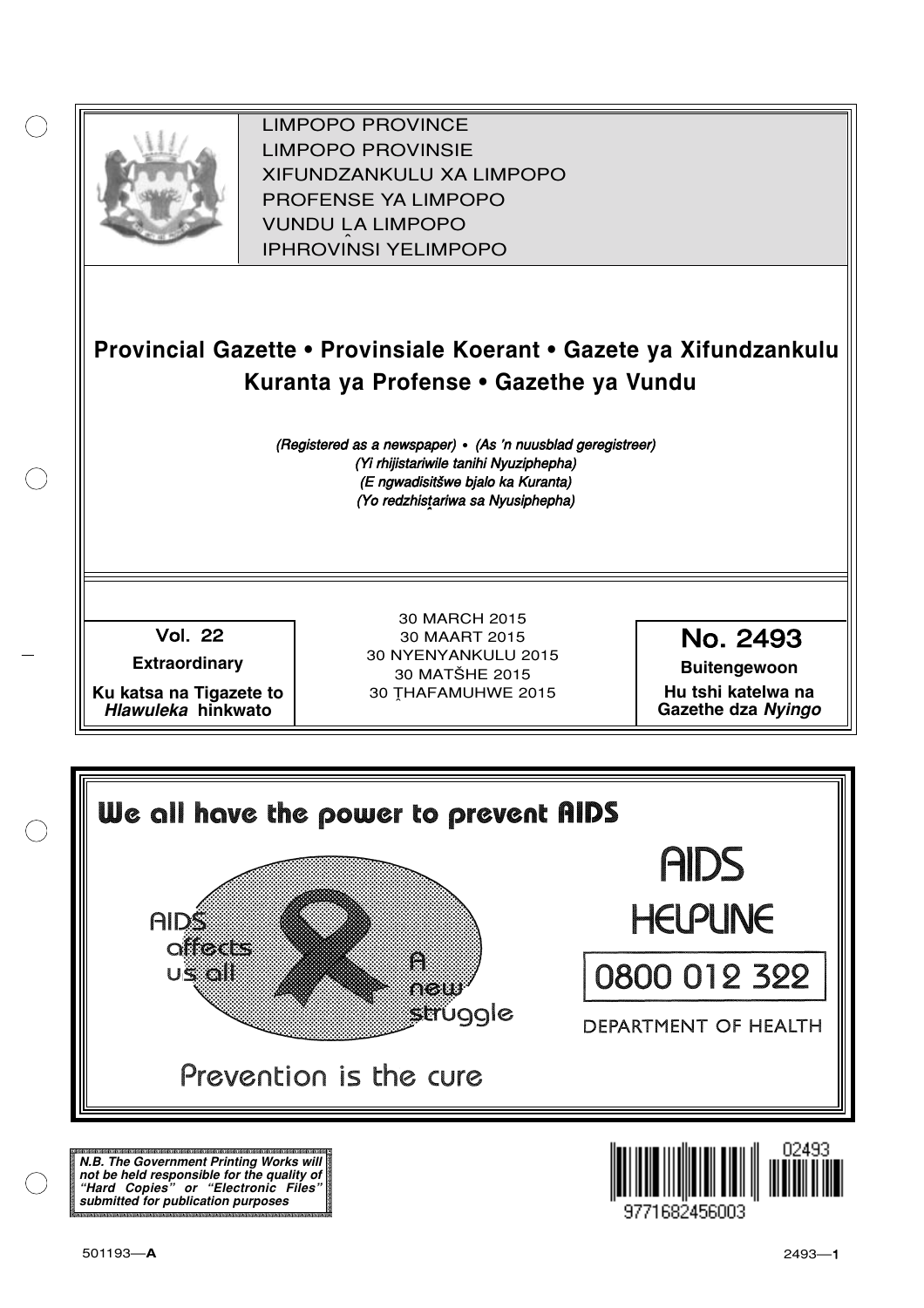#### **IMPORTANT NOTICE**

**The Government Printing Works will not be held responsible for faxed documents not received due to errors on the fax machine or faxes received which are unclear or incomplete. Please be advised that an "OK" slip, received from a fax machine, will not be accepted as proof that documents were received by the GPW for printing. If documents are faxed to the GPW it will be the sender's responsibility to phone and confirm that the documents were received in good order.**

**Furthermore the Government Printing Works will also not be held responsible for cancellations and amendments which have not been done on original documents received from clients.**

| <b>CONTENTS • INHOUD</b> |                                                                                                     |             |                |  |
|--------------------------|-----------------------------------------------------------------------------------------------------|-------------|----------------|--|
| No.                      |                                                                                                     | Page<br>No. | Gazette<br>No. |  |
|                          | LOCAL AUTHORITY NOTICE . PLAASLIKE BESTUURSKENNISGEWING                                             |             |                |  |
| 29                       | Town-planning and Townships Ordinance (15/1986): Musina Municipality: Messina Amendment Scheme 279  | -3          | 2493           |  |
| 29                       | Ordonnansie op Dorpsbeplanning en Dorpe (15/1986): Musina Munisipaliteit: Messina-wysigingskema 279 |             | 2493           |  |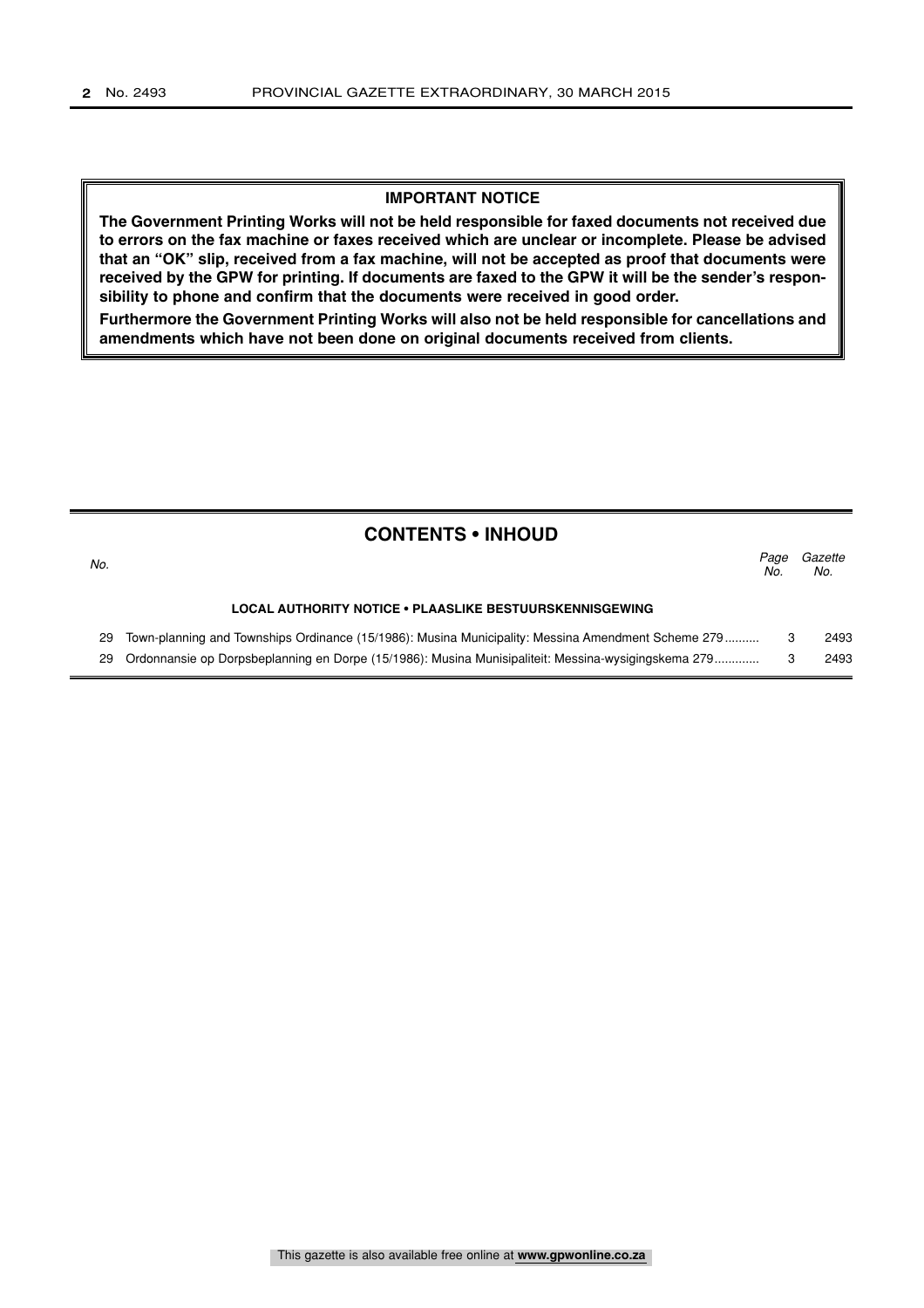### **LOCAL AUTHORITY NOTICE PLAASLIKE BESTUURSKENNISGEWING**

#### **LOCAL AUTHORITY NOTICE 29**

#### MUSINA MUNICIPALITY

#### MESSINA AMENDMENT SCHEME 279

It is hereby notified in terms of Section 57 of the Town Planning and Townships Ordinance, 1986 (Ordinance 15 of 1986), that the Musina Municipality has approved the amendment of Musina Land Use Management Scheme 2010, for the rezoning of Erven 5051 and 5052 Messina Nancefield Extension 12 to "Residential 3" with conditions as set out in Annexure 110.

Map 3 and the scheme clauses of this amendment scheme are filed with the Municipal Manager of Musina Municipality and are open for inspection during normal office hours. This amendment is known as Messina Amendment Scheme 279 and shall come into operation on date of publication of this notice.

M. J. MATSHIVHA Municipal Manager

#### **PLAASLIKE BESTUURSKENNISGEWING 29**

t

#### MUSINA MUNISIPALITEIT

#### MESSINA WYSIGINGSKEMA 279

Hiermee word ingevolge die bepalings van Artikel 57 van die Ordonnansie op Dorpsbeplanning en Dorpe, 1986 (Ordonnansie 15 van 1986) bekend gemaak dat die Musina Munisipaliteit die wysiging van die Musina Grondgebruikbestuurskema 2010, goedgekeur het, synde die hersonering van Erwe 5051 en 5052 Messina Nancefield Uitbreiding 12 na "Residensieel 3" met voorwaardes soos uiteengesit in Bylae 110. Kaart 3 en skemaklousules van hierdie wysigingskema word deur die Munisipale Bestuurder van Musina Munisipaliteit in bewaring gehou en 18 gedurende gewone kantoor ure ter insae. Hierdie wysigingskema staan bekend as Messina Wysigingskema 279 en tree op datum van publikasie van hierdie kennisgewing in werking.

M. J. MATSHIVHA Munisipale Bestuurder